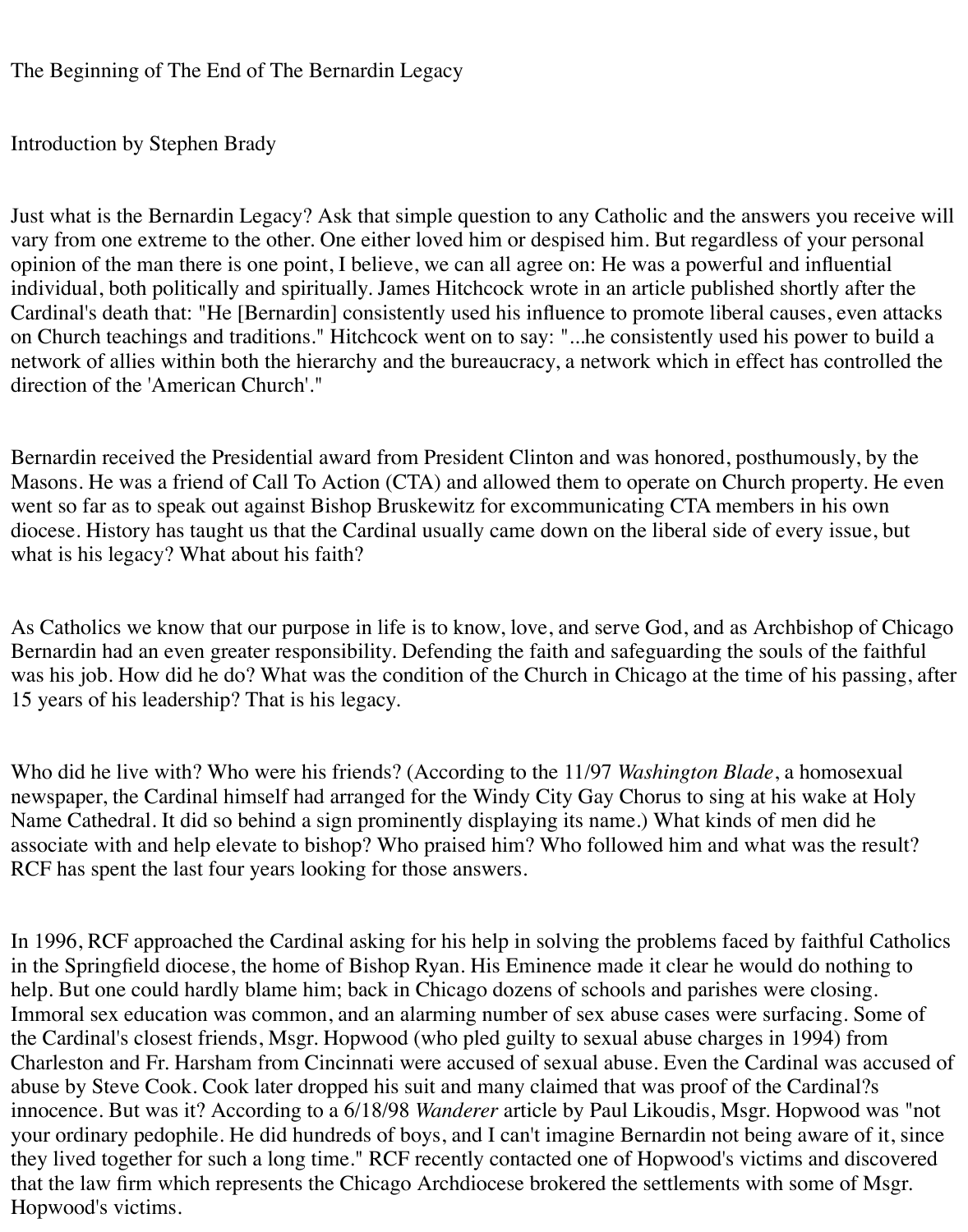Many newspaper and magazine articles have been written regarding the Cardinal's life. Some suggested he was an active homosexual and did indeed have a relationship with Cook. I had a conversation with a Vatican official as well as a Chicago priest who mentioned an alleged incident in California. But where is the proof?

Many individuals find it difficult to accept the fact that any bishop could ever deny the faith, let alone sexually abuse a child. But recent history proves otherwise. Bishop Symons of Palm Beach, Florida, resigned after admitting he sexually abused altar boys while a priest. The bishop claimed it happened 30 years ago. Why, then, did he resign 30 years after the fact? Public exposure--that's why. Bishop Ziemann of Santa Rosa, California, also resigned after admitting a two year sexual affair with a priest he brought into the country from Costa Rica. He stepped down after the priest threatened a lawsuit.

While we realize that sexual perversion is a sure sign one has fallen from grace, what else does it tell us-especially when the pervert/predator is a Catholic priest or bishop? Experience has taught us that, more often than not, when we find a priest or bishop whose flock has been subjected to liturgical abuse or heresy you will find a priest or bishop with a sexual weakness or perversion (liturgical abuse and heresy along with case after case of the sexual abuse of children by clergy has long been part of the Chicago Church: The real Bernardin legacy, some might say). The question is: Which came first? This brings to mind the statement: "the first sign of a bankrupt spirituality is a disordered sexuality."

The Bernardin legacy is the current condition of the Catholic Church in America. From his days as Chancellor in South Carolina to Chief of Staff and then President of the NCCB to the Cardinal of Chicago, Bernardin has been a force in the Church and is responsible, in part, for what we have today. Look around? what do you see? The evidence is there. One diocese after another is dying out with no sign of help coming from Rome. The Catholic faithful are on their own. But what about the charges of sexual abuse? RCF has been searching for those answers. Police officers, lawyers, private investigators, and clergy have provided RCF with details of alleged abuse by the Cardinal, but no one has been able (or in some cases, willing) to provide first-hand information--that is--until now.

If you are still with us--still reading--but are not ready to hear the truth: *Please go no further*. We are going to present you the story of "Agnes," an 11-year-old child, along with information RCF received from a former seminarian who admitted to a 4 year sexual relationship with a Catholic bishop.

It was not quite 6:00 am on Thursday, April 6, 2000. I was on my way to the Amtrak station to catch the train to Chicago. I was looking forward to the ride to Chicago, the 4 hours it would take to reach my destination would give me plenty of time to reflect on the chain of events that had brought me to this place and time in history. A train ride to Chicago was nothing new for me but the purpose of the trip was somewhat unsettling to say the least.

I had been asked to travel to Chicago to provide federally funded investigators with information Roman Catholic Faithful (RCF) had obtained. A 1984 unsolved Chicago murder had been reopened. While RCF had no information about the murder, we did have information regarding an alleged clergy pedophile ring operating in Chicago that may have been connected to the murder. Now this story, and that of an 11 year-old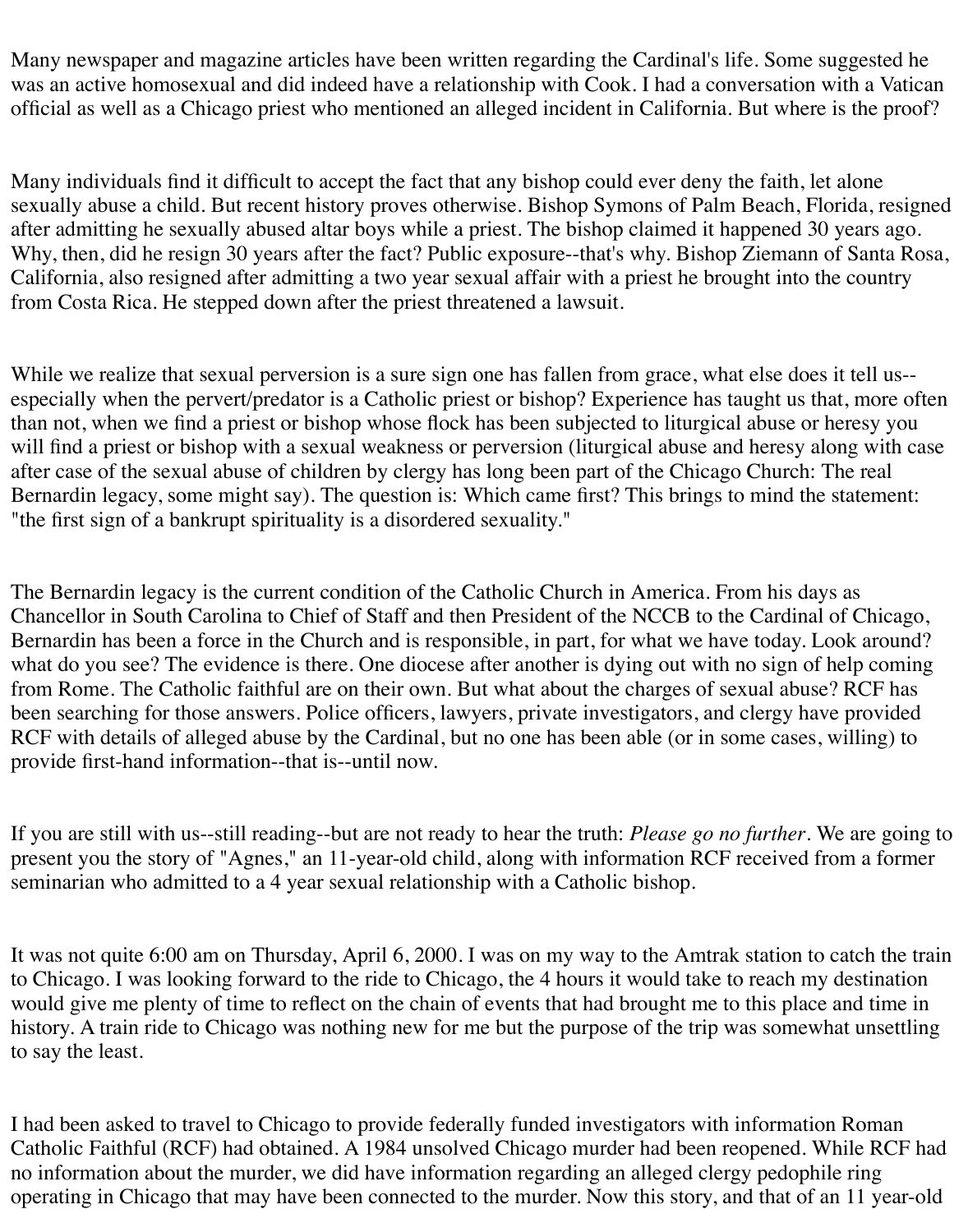child known as Agnes, along with the 1998 murder of Fr. Alfred Kunz, (a priest advisor to RCF) and many other Church-related events will be always present--buried within the pictures permanently implanted in my mind. The one common denominator in this sordid mess seemed to be Father/Bishop/Cardinal Bernardin and his machine.

If Andrew Greeley had only known the chain of events his new book was about to set in motion he may have never published it. Neither Greeley nor the Chicago church were new to scandal or controversy. Greeley has made his living, it seems, playing one side against the other in Church politics.

Over the last 30 years, under the leadership of Cardinals Cody, Bernardin, and George, Chicago Catholics have been subjected to all sorts of scandal--the worst being the sexual abuse of children and the cover-up by the hierarchy. General absolution goes on, even today, at Holy Name Cathedral in Chicago, and Communication Ministry, Inc. (CMI), a not-for-profit corporation whose members are homosexual clergy and religious, operates out of Chicago today, and its board of directors includes a Chicago priest and nun. (More on CMI, and its connection to the American hierarchy, in other reports contained in this newsletter).

Fr. Greeley's newly published book *Furthermore! Memories of a Parish Priest*, was released on December 1, 1999. The following quote from page 80 of Greeley?s book set in motion a chain of events that led to my trip to Chicago.

*...But even in Chicago, the ring of predators about whom I wrote in the paperback edition of Confessions remains untouched. There is no evidence against them because no one has complained about them and none of their fellow Priests have denounced them. Those who have been removed are for the most part lone offenders who lacked the skill to cover their tracks. The ring is much more clever. Perhaps they always will be. But should they slip, should they get caught, the previous scandals will seem trivial...*

## A footnote states:

*They are a dangerous group. There is reason to believe that they are responsible for at least one murder, and may perhaps have been involved in the murder of the murderer. Am I afraid of them? Not particularly. They know that I have in safekeeping information which would implicate them. I am more of a threat to them dead than alive.* (p. 80)

What is one to think of Greeley's admission? If he indeed has evidence concerning an unsolved murder would he not be obliged to step forward and share this information with local authorities? One would think a Catholic priest would be the first to seek justice for the victim and thereby possibly prevent this "*ring of predators*" he speaks of from harming another child. What about Cardinal George's responsibility in all this. Has Greeley, in his effort to sell his books, suggested a cover-up. If that is the case, by his own admission, he has been part of the cover-up and his silence may well have contributed to the sexual abuse of other children.

Page 80 of Greeley's book deeply disturbed at least five businessmen in Chicago. While one wrote the Chicago Police, the other four wrote Cardinal George and all demanded an investigation and called on the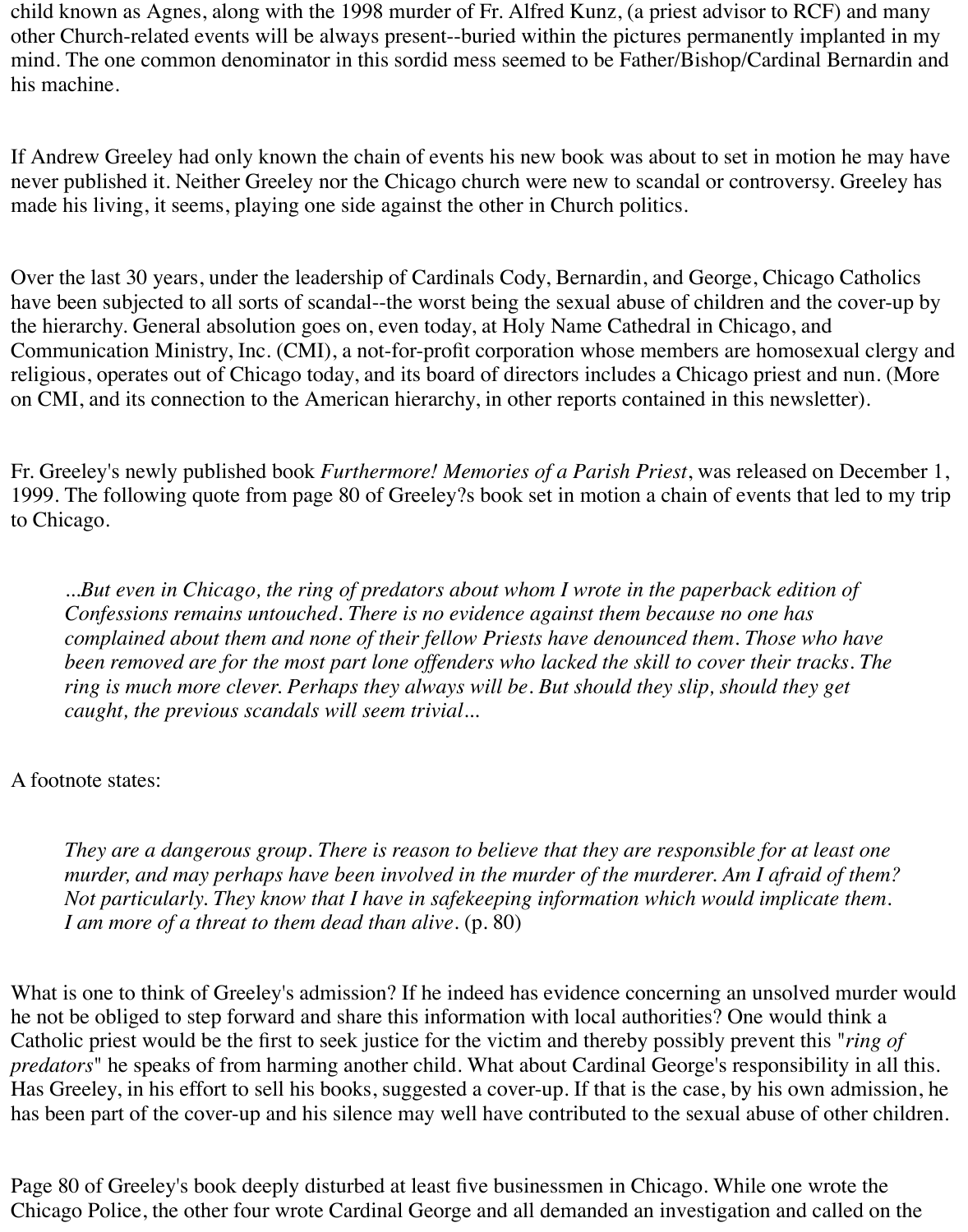Cardinal to make Greeley produce the information he had in "safekeeping." It wasn't long until a murder investigator, working for the local District Attorney's office, showed up at the office of one of the Chicago businessmen who had demanded action from the Cardinal.

My train arrived in Chicago at 10:00 AM. From Union station I walked to an office building several blocks away where I met the five Chicago businessmen who had called Greeley to account. We had time for lunch prior to a 1:00 PM meeting with the federally funded, murder investigator.

On May 30, 1984 Francis E. Pellegrini, 47, was found murdered in his apartment at 2953 S. Parnell Ave. in Chicago. He had been stabbed at least 20 times. His dog had also been stabbed. Pellegrini was the organist and choir director at All Saints-St. Anthony of Padua Catholic Church located at 518 W. 28th Place in Chicago. He was also assistant professor of Sociology and Social Science at City College. There are those who believe that Pellegrini was about to expose the "Boys Club," an alleged group of pedophile clergy operating out of Chicago. RCF received information regarding the existence of the "Boys Club" while it was investigating Springfield's homosexual bishop Daniel Ryan, who resigned from his see on Oct. 19, 1999. Ryan was an active homosexual who had sex with priests and male prostitutes as young as 15. Ryan was chancellor of the Joliet diocese and spent many years in and around the Chicago area. Bishop Imesch of Joliet is also no stranger to scandal and he, too, has spent many years in the Chicago area and was included in the Bernardin Circle of Friends. Imesch came from Detroit where he and Bishop [Thomas] Gumbleton worked under Cardinal Deardon. Gumbleton is well known for his support of dissenting homosexual groups. Imesch, as bishop of Joliet, according to statements from two attorneys, has lied under oath in an apparent effort to protect pedophile priests (much more on Imesch will be covered in a future edition). The murder investigation is ongoing.

At this point in time RCF believes the Catholic population may be ready to hear Agnes' story. (Her name, of course, is not Agnes; that is the name given her by Malachi Martin in his fictionalized retelling of her story). She is a real person, and has gone on to live her life as a faithful Catholic.

Prior to exposing such serious and scandalous materials to the reader, we ought to remind ourselves that although the Catholic laity may never know the good vs. evil struggles that take place within the Church hierarchy, one thing we do know is that there is an element within the Church that is controlled by "The Father of Lies." (This was alluded to by Pope Paul VI himself). We may never know the whole story, the whole truth until the day we stand in judgment. It is enough that we do all we can to protect the innocent by shining the light of truth on those who operate in the dark. And it is the least we can do: it is a bit of justice for the victims.

Several months ago I received a phone call, followed by a statement, from a young man in the Detroit area who was abused by a priest when he was only 14 years old. He was married now and had a family. He had never told anyone of the abuse but upon finding RCF's web page, wanted to call and thank us for all that we are doing. RCF checked out his story and found that the priest who had abused him had been arrested for molesting other children and had moved to the Joliet diocese.

I have heard many similar horror stories in the last four years. Upon meeting and getting to know those who were the victims of childhood sexual abuse, I found they react in many different ways. It is heartbreaking to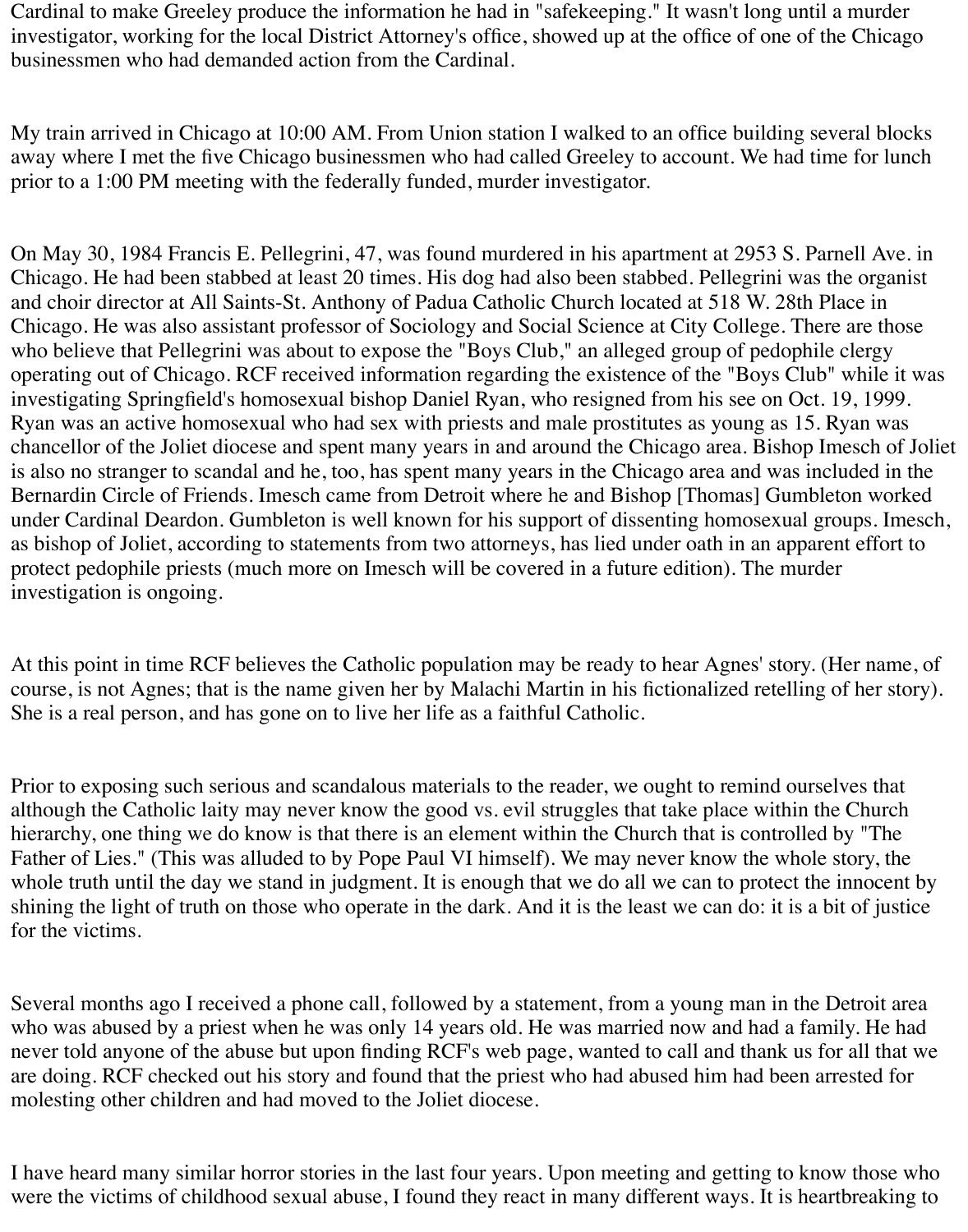hear their stories and learn of their lost innocence. In each and every one of them I met, I saw the face of one of my children, and I wondered how on earth they managed to survive the ordeal. Often the only defense they had was the ability to block the memory from their minds. Some of the abused went on to abuse others or turned to drugs or alcohol to wipe away the memory and pain. There were those who, as teenagers, ended up selling their bodies to survive, living on the streets. As though they had not suffered enough, those few who did approach Church authorities were often treated as if they were the enemy. I have seen it happen.

The youngest victim of childhood sexual abuse I had ever known was only 7 when I met her. The state had placed her in our home for a short time because her parents were unable to care for her. No one knew at the time that she had been abused. Her psychological difficulties became evident to my wife and me when the child started to act out while in our home and around our younger children. I sat in the courtroom with the child when her parents had to appear before the judge to answer the charges against them. I received an education that day.

But allow me to get back to Agnes. Agnes has a family and grown children now. She and her husband live in a southern state. Her husband makes a living in law enforcement.

I first heard of Agnes' story from a friend in 1996. This friend of mine had met Agnes a few years earlier when she came to him for advice. He never gave me her name or location but only made reference to her situation because it fit into a conversation we were having regarding the Archdiocese of Chicago. In 1998, when I first learned who Agnes was, I found that she had been on RCF's mailing list for some time. I also learned that a private investigator, as well as a lawyer from Chicago who had provided RCF with information, had met with Agnes a few years earlier in an attempt to help her find a way to bear witness to what had happened to her. This same investigator and lawyer provided RCF with information they had obtained regarding the alleged sexual activity of the priest who had abused Agnes many years earlier. That priest was the young Joseph Bernardin.

Over the past 12 years, in sworn deposition, in accounts to investigators, in affidavits submitted in support of others' cases, in direct statements to Bernardin, in phone calls and letters to Church officials, and in correspondence with Vatican officials (all of which RCF has examined), Agnes has testified to the following story:

In the fall of 1957, in Greenville, S.C., Fr, Joseph Bernardin raped 11-year-old Agnes as part of a Satanic ritual that involved, among others, Bishop John Russell of Charleston. Brought to the event by an abusive father, Agnes "was able, at first, to resist Bishop Russell physically, out of the knowledge that God had made me good, not bad as I was being told I was" (her words). As a young child, she had been victimized by a "sadist" cousin, and her identity was based upon "resisting bad things", which included Bernardin. Bernardin then showed kindness and approval of her resistance, in order to gain her trust and get her to relax, and then he raped her. He followed the rape with a perverted use of a host, in an attempt to make Agnes swallow the guilt of the event.

In the fall of 1992, Agnes passed a polygraph examination regarding these events. She also, in early 1990, told her story to Malachi Martin, who had been recommended to her as someone who could get her